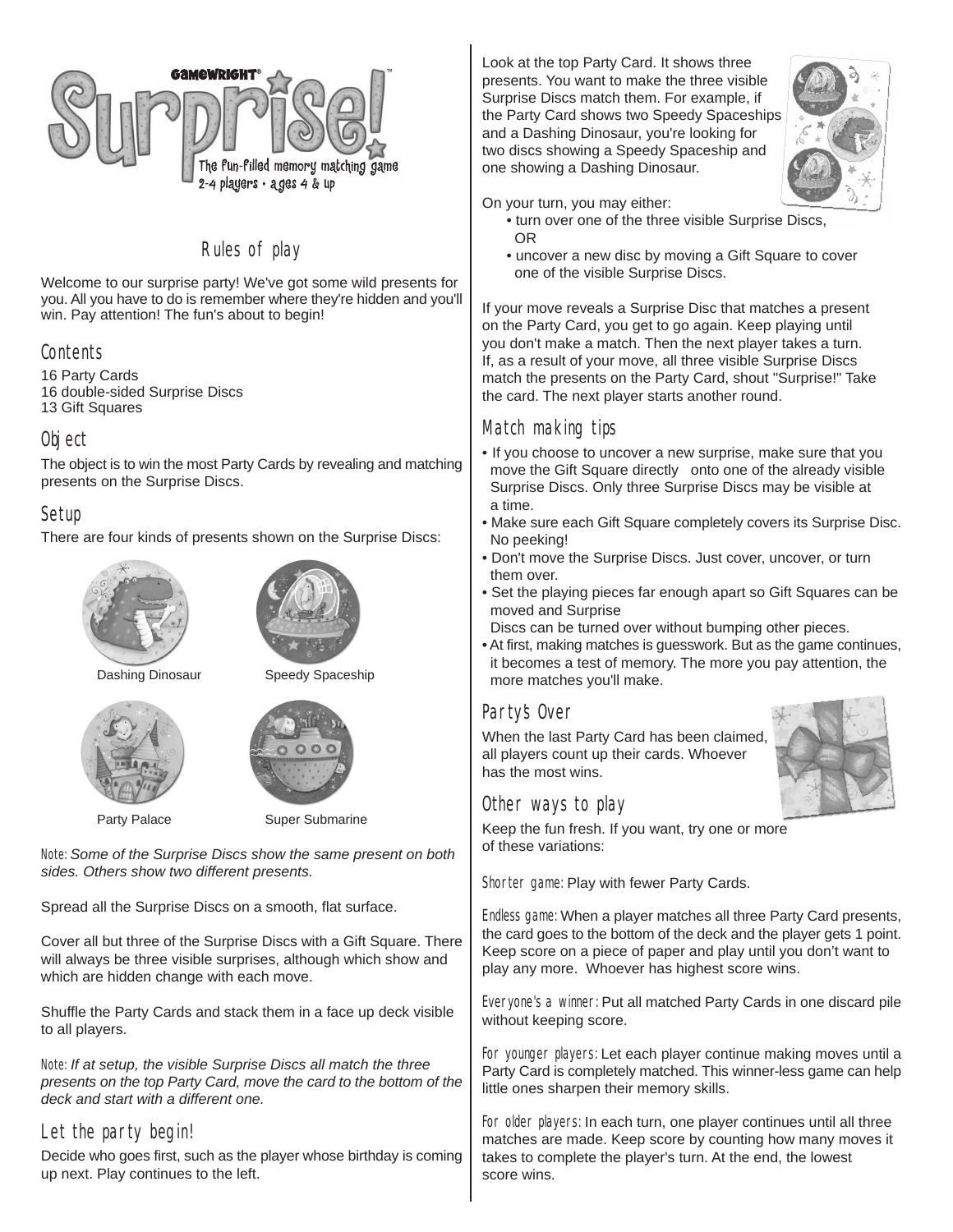# A Word from Gamewright

Who can resist parties and presents? While players have fun finding surprises, they develop their memory, learn to focus their attention, and practice visual matching skills.

We'd really like to hear from you about this game. Please return the questionnaire and let us know your comments and suggestions. For more fun, visit our Web site: www.gamewright.com

#### Game by Detlef Wendt Illustrations by Viv Eisner



Un juego divertido de hacer parejas de memoria 2-4 jugadores • edades de 4 en adelante

## Contenido

16 tarjetas de fiesta 16 discos de sorpresa de dos lados 13 cuadros de regalo

# Objeto

El objeto es para ganar las más tarjetas de fiesta por revelar y coincidir con los regalos en los discos de sorpresa

### Para comenzar

Hay cuatro tipos de regalos mostrados en los discos de sorpresa:





Dinosaurio Elegante Nave Espacial Rápida



Palacio de Fiesta Súper-Submarino

 $00$ 

Nota: *Algunos de los discos de sorpresa verses regalos iguales en los dos lados. Otros verses dos regalos diferentes.*

Distribuya todos los discos de sorpresa en una superficie suave y plana.

Cubra todos menos tres de los discos con el Cuadro de Regalo. Siempre habrá tres sorpresas visibles, pero los que muestran y los escondidos cambian con cada movimiento.

Baraje las Cartas de Fiesta y apilelas en una baraja boca arriba para que todos los jugadores puedan verlas.

Nota: *Si cuando comience, todos de los Discos de Sorpresa Visibles*

#### *están iguales a los tres regalos en la primera Tarjeta de Fiesta, ponga la tarjeta al fondo de la baraja y empiece con una diferente.*

#### ¡Vamos a Comenzar la Fiesta!

Decida cual jugador empezará, como la que tiene el próximo cumpleaños. Siga jugando a la izquierda.

Mire a la primera Tarjeta de Fiesta. Hay tres regalos. Quiere que los tres Discos de Sorpresa estén iguales a ellos. Por ejemplo, si la Tarjeta de Fiesta tiene dos Naves Espaciales Rápidas y un Dinosaurio Elegante, quiere buscar dos discos que tienen una Nave Espacial Rápida y uno que tiene un Dinosaurio Elegante.



En su vuelta, puede:

- Doblar uno de los tres Discos de Sorpresa Visibles  $\Omega$
- Descubrir un disco nuevo por mover un Cuadro de Regalo para cubrir uno de los Discos de Sorpresa Visibles.

Si su vuelta revela que un Disco de Sorpresa que coincide con un regalo en la Tarjeta de Fiesta, puede rehacer la vuelta. Siga jugando hasta no puedes coincidir una tarjeta con otra. Después el próximo jugador toca una vuelta.

Si, como un resulto de su vuelta, todos los Discos de Sorpresa Visibles coinciden con los regalos de la Tarjeta de Fiesta, grite "¡Sorpresa!" y tome la tarjeta. El próximo jugador empieza otra ronda.

# Consejos de hacer parejas

- Si escoja descubrir una sorpresa nueva, se asegure de que mueva el Cuadro de Regalo directamente sobre uno de los Discos de Sorpresa visibles. Solo tres Discos de Sorpresa pueden ser vistos.
- Se asegure de que cada Cuadro de Regalo completamente cubra su Disco de Sorpresa. ¡No eche una ojeada!
- No mueva los Discos de Sorpresa. Simplemente cubra, descubra o doble.
- Al principio, para hacer una pareja, tiene que adivinar. Pero, como el juego continua,

 se puede ser un examen de memoria. Lo más que presta atención, lo más parejas puede hacer.

# Ya terminada la fiesta

Cuando la última Tarjeta de Fiesta ha estado recibida, todos los jugadores cuentan las tarjetas. La persona con la más gana.

## Otros maneras de jugar

Si quiere jugar, hay otras variaciones:



Juego sin terminar: Cuando un jugador tiene todas las parejas de las Tarjetas de Regalos, la tarjeta mueve al fondo de la baraja y el jugador recibe 1 punto. Lleve el tanteo en una hoja de papel y juegue hasta que no quiera jugar más. La persona con lo más puntos gana.

Todo el mundo gana: Ponga todas las parejas de Tarjetas de Fiesta en un montón de desechar sin llevar el tanteo.

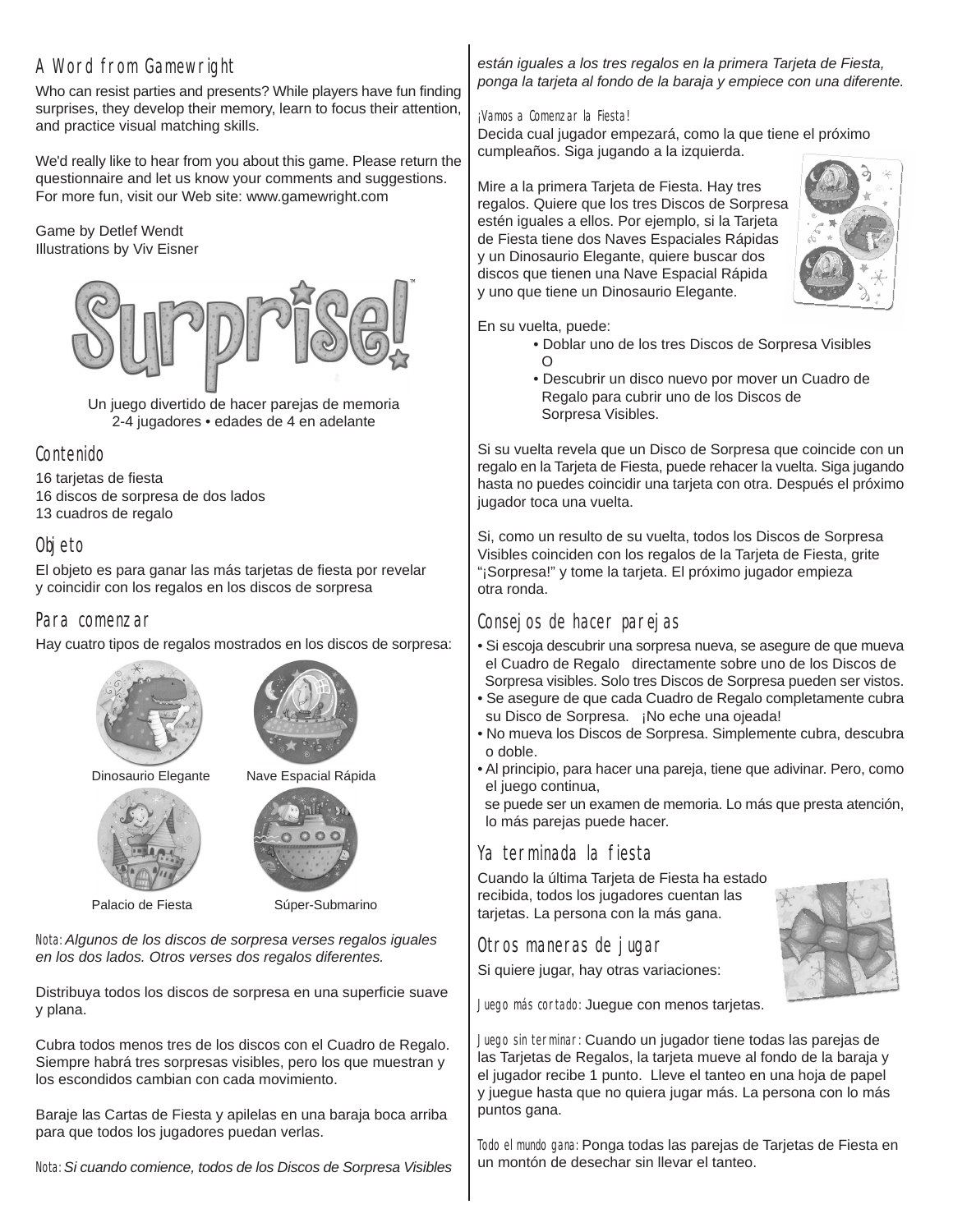Para los jugadores más jóvenes: Cada jugador sigue jugando hasta que haya una pareja de Tarjeta de Fiesta. Este juego sin ganadores puede ayudarles a los jóvenes practicar las habilidades de memoria.

Para los jugadores mayores: En cada vuelta, un jugadora sigue jugando hasta que todos las tres parejas estén hechas. Lleve el tanteo por contar cuantos movimientos son necesarios para completar la vuelta. Al fin, la persona con el tanteo más bajo gana.

#### Juego por: Detlef Wendt Illustraciones por: Viv Eisner



Le jeu de mémoire et d'assortir qui est plein d'amusment 2 à 4 joueurs • À partir de 4 ans

# Règles du Jeu

Bienvenue à notre surprise-partie! Nous avons des cadeaux extravagants pour vous. Tous que vous devez faire est de souvenir où ils sont cachés et vous gagnerez. L'amusement va commencer!

## Contenu

- 16 Cartes de Soirée 16 Disques de Surprise double-côté
- 13 Carrés de Cadeau

## Objet

L'objet est de gagner le plus Cartes de Soirée par révéler et assortir les cadeaux qui sont sur les Disques de Surprise.

## Préparation

Il y a quatre sortes de cadeaux qui sont illustrés sur les Disques de Surprise:







Le Dinosaure Fringant Le Vaisseau Spatial Rapide





Le Palais de Soirée Le Sous-marin Super

Note: *Quelques des Disques de Surprise illustrent le même cadeau sur les deux côtés.*

*Des autres illustrent deux cadeaux différents.*

Distribuez tous les Disques de Surprise sur une surface lisse et plate.

Couvrez tous les Disques de Surprise sauf trois, avec un Carré de Cadeau. Il y aura toujours trois surprises visibles, bien que ceux

qui montrent et ceux qui sont cachés vont changer avec chaque coup.

Battez les Cartes de Soirée, et empilez-les dans un tas face visible pour tous les joueurs.

Note: *Si pendant la préparation, les Disques de Surprise visibles assortent tous les trois cadeaux sur la première Carte de Soirée, mettez la carte au fond du jeu et commencez avec une autre carte.*

# Laissez La Soirée Commence!

Décidez qui va commencer le jeu, par exemple le joueur avec le plus proche anniversaire. Le jeu continue à gauche.



Regardez la première Carte de Soirée. Elle illustre trois cadeaux. Vous voulez faire assortir les trois Disques de Surprise avec eux. Par

exemple, si la Carte de Surprise illustre deux Vaisseaux Spatiaux Rapides et un Dinosaure Fringant, vous cherchez deux disques qui illustre un Vaisseau Spatial Rapide et un disque qui illustre un Dinosaure Fringant.

À votre tour, vous pouvez soit:

- •Tourner un des trois Disques de Surprise visible, OU
- •Découvrir un nouveau disque par déplacer un Carré de Cadeau pour couvrir un des Disques de Surprise visibles.

Si votre tour révéle un Disque de Surprise qui assort avec un cadeau sur la Carte de Soirée, prenez un autre tour. Continuez de jouer jusqu'à vous ne faites pas de match. Puis le prochain joueur prend un tour.

Si, à la suite de votre tour, tous les trois Disques de Surprise qui sont visibles assortent avec les cadeaux sur la Carte de Soirée, criez "Surprise!". Prenez la carte. Le prochain joueur commence une autre ronde.

# Des Idées Pour Assortir

•Si vous choisissez de découvrir une nouvelle surprise, soyez sûre que vous déplacez le Carré de Cadeau directement sur un des Disques qui est déjà visible. Seulement trois Disques de Surprise peuvent être visible à une fois.

•Soyez sûre que chaque Carré de Cadeau couvert complètement le Disque de Surprise. Ne jetez pas un coup d'oeil!!

•Ne déplacez pas les Disques de Surprise. Simplement, couvrez- les, découvrez-les ou tournez-les.

- •Mettez les jetons du jeu assez loin de côté pour les Carrés de Cadeau peuvent être déplacés et les Disques de Surprise peuvent être tournés sans déplacer des autres jetons du jeu.
- •Au début, assortez sera une hypothèse. Mais comme le jeu continue, ce sera un examen de mémoire. Le plus que vous faites attention, le plus que vous assortez.

# La Soirée Termine

Quand la dernière Carte de Soirée a été prise, tous les joueurs comptent leurs cartes. Ce qui avec le plus cartes est le gagnant.

# Des Autres Façons de Jouer

Si vous voulez, essayez une ou plus de ces variations: